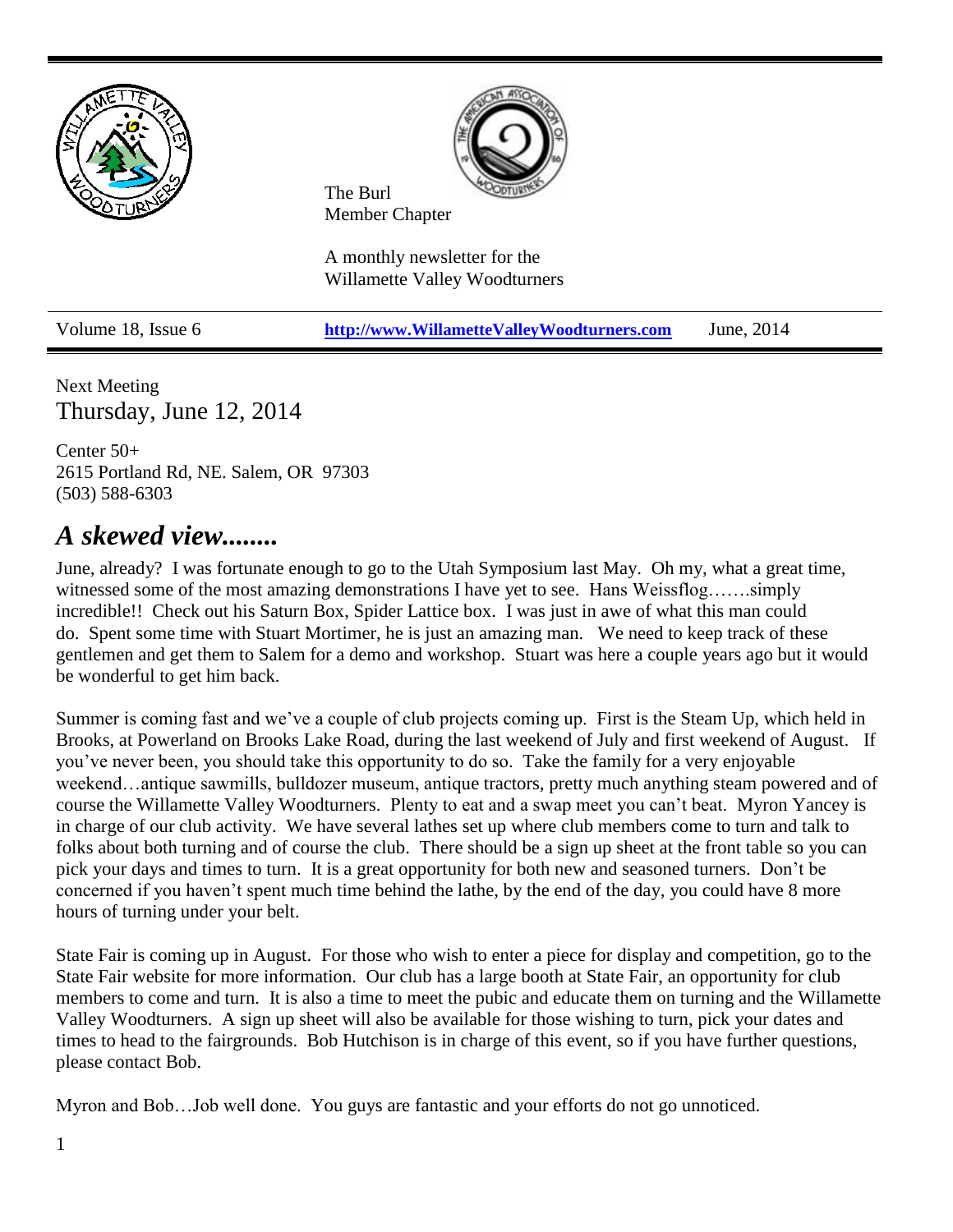We are working on the developing the website for the symposium and hopefully will have it up and running near the end of June. Save the dates of March 6-8, 2015 for the Oregon symposium. Registration will likely open in mid-September. There is a lot to do and we need all the help we can get. Volunteers and worker bees are what we need to make this the success we hope it will be.

Two other projects we need to mention with frequency are the Lumber to Legacy program involving the Hackleman oaks and Empty Bowls project headed up by Darcy. There are several brochures for the Lumber to Legacy program at the front table if you would like to be involved. As for Empty Bowls, we should all be involved with this program, see Darcy for more info.

Glenn Shaffer is our June demonstrator and will be discussing surface decoration of platters. This will compliment Jack's demo last month and should give us loads of ideas regarding platters.

Considering the last two demonstrations have dealt with platters, the July competition should be with PLATTERS!!!

Time to head to the shop,

Terry

# Club Business **Current & Upcoming Events**

## **June Demonstrator: Glenn Shaffer**

Platter surface embellishment June 12, 2014



Glenn is a professional wood turner from Chehalis, Washington. He will demonstrate embellishing platters. You can view Glenn's work at: <http://www.glennschaffer.com/project-gallery.html>

Glenn is 47 years old and has been woodturning since 2008. Glenn is currently a board member with the Woodturners of Olympia since 2012. He's lived in Adna, WA since 2007, previously from Colorado, and is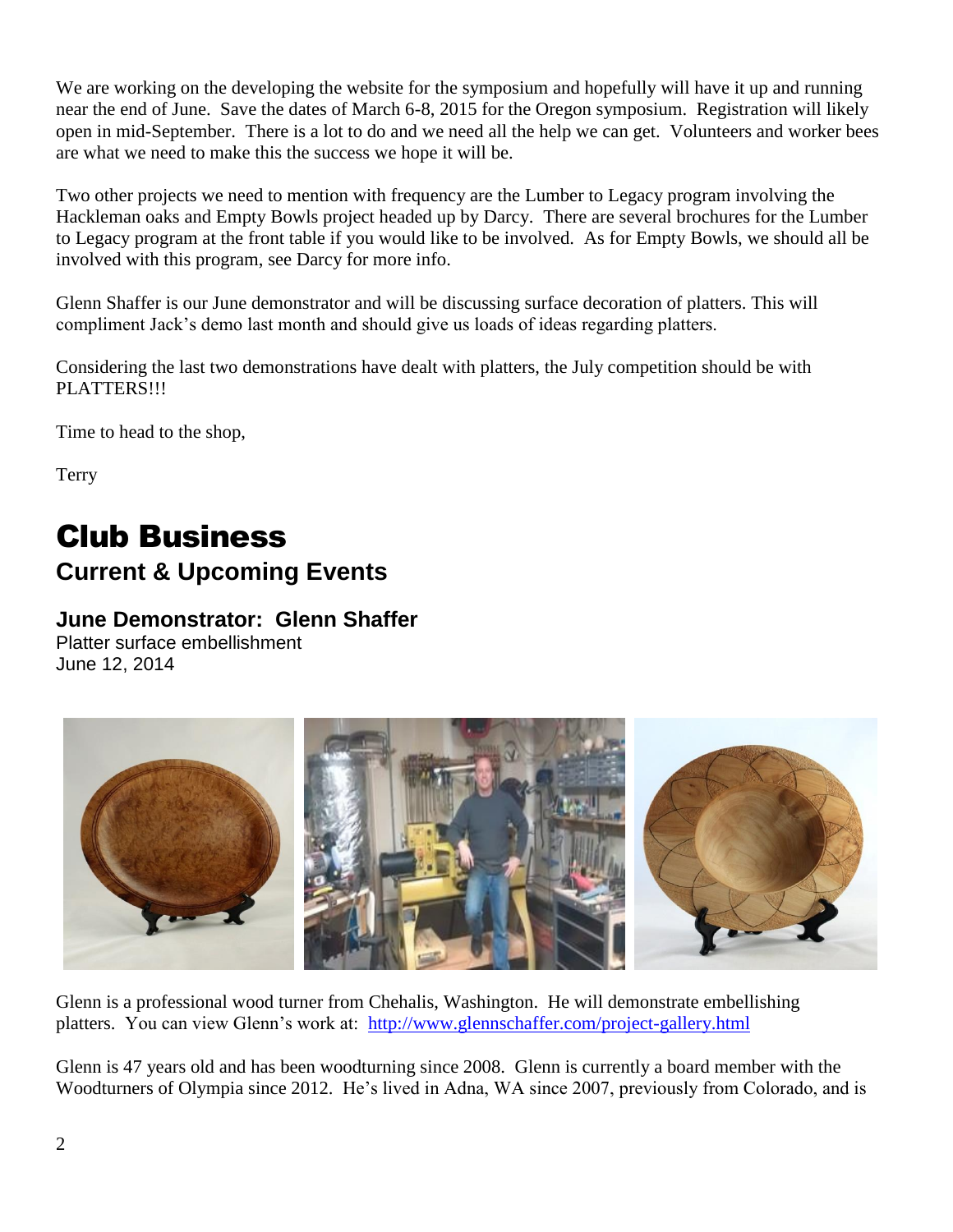presently the police chief for the City of Chehalis. He states that "My woodturning interests are ever changing and I rarely duplicate the same project for very long, which is what keeps this hobby fascinating for me."

### **SAWDUST SESION**

Saturday June 14, 9 to 4.

I will be hosting a sawdust session on Saturday the 14th at my shop, 432 Stoneway Dr NW Salem, from 9 to 4. Our meeting demonstrator will be doing embellishments on platters. I would like to expand on that to include embellishments in general. Please come and join me. If you have a mini lathe please bring it, if not I have three lathes. Please bring your turning tools and wood to work on. If you have problems on any aspect of turning please come by, someone will have the answers to your questions.

Bruce Stangeby 503-560-3129

## **July Demonstrator: Mike Meredith**

Wood Toxicology (Doctor's Woodshop products) July 10, 2014



A few years ago, I realized I didn't like the finishing products that were available commercially for my woodworking. Over time, these commercial finishes dulled and hid the figure and grain of the wood. The products were unnecessarily high in organic solvents and they were too expensive. As a Professor of Biochemistry, I knew something about the chemistry of finishes. As a specialist in Biochemical Toxicology, I understood the risks of solvent exposure. I began making finishes for myself, then for my woodworking friends. Retail outlets began selling the Doctor's Woodshop products and here we are today, offering the product line to a much wider audience. As they say, if you want it done right, do it yourself. I resolved to do it better and make it safer. The third part of the mission statement is to sell the products for a better price.

I started with the High Build Friction Polish. This is the finish every woodturner learns to make in their first woodturning lesson. I chose to make it with Walnut Oil instead of linseed oil and the product performed significantly better than the standard formulation. Walnut Oil and Wax finish, a one-step food safe wax and oil finish was next. I wanted the wax to behave like wax dissolved in a solvent, but I didn't want the solvent. Since I'm a biochemist and knew a bit about waxes, I developed a process to make wax particles so small they think they are a liquid. With a little luck, that became a popular finish with bowl makers because it is tough, easily restored and food safe (it is, after all, salad dressing and the coating of M&M's). I've added products to the Doctor's Woodshop line as I saw opportunity arise or on a customers request.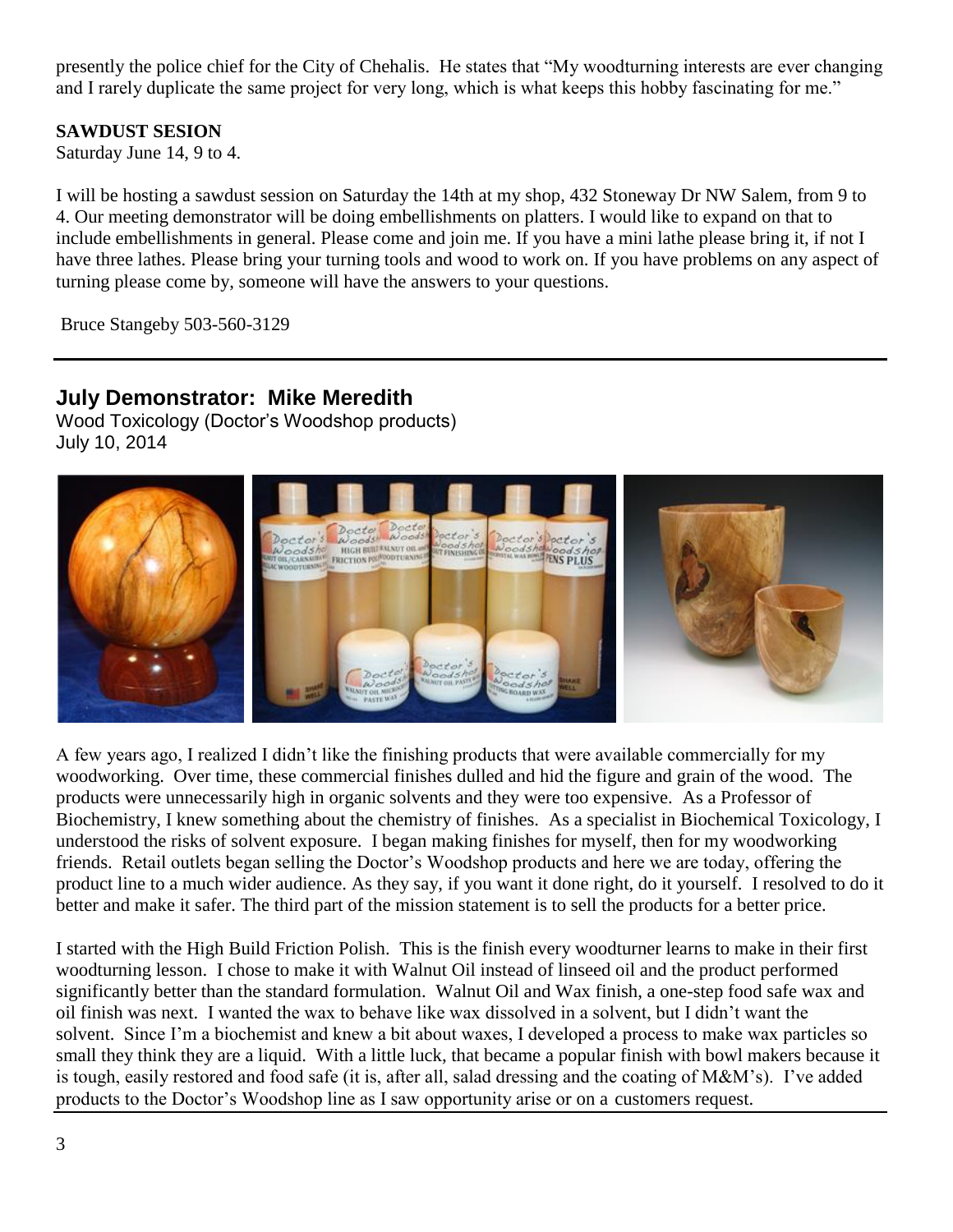If you have a question about any of my finishes, what they can do or how I apply them, don't hesitate to ask me. You'll find an email form on the [Contact Us](http://www.doctorswoodshop.com/ContactUs.aspx) page.

### **Lumber to Legacy: Wood Artisans Needed.**

A Benefit for the City of Albany's White Oak Conservation and Restoration Effort: The city of Albany seeks to promote and raise money for its resource conservation efforts, in particular our Oregon White Oak Restoration Program. The purpose of the restoration program is to enhance existing oak habitat and to reestablish the species in publicly protected conservation areas through a strategic planting initiative and educational activities. The recent removal of 8 mature Oregon white oak trees from the site of a new development has inspired us to focus attention on the heritage of Albany's Oregon white oak (Quercus garryana) habitat. These 8 trees were remnants of the Hackleman Grove named in honor of Abner Hackleman, one of Albany's founding fathers. The Hacklemans settled on the edge of the grove in 1845. At that time several of the trees were already 100 years old. To raise money for white oak habitat restoration efforts, the Albany Parks & Recreation Department, in partnership with the Albany Tree Commission, is seeking wood artisans willing to work this historically precious wood into unique wood products and art for auction or resale. Both kiln dried and green wood are available for turners. All proceeds from this community driven volunteer effort will be used to enhance existing Oregon white oak habitat and to re-establish the species in publicly protected conservation areas. Do you want to participate or just learn more? Contact Mark Azevedo of the Tree Commission at [AzevedoM@onid.orst.edu](mailto:AzevedoM@onid.orst.edu) or call 541 990-4574. Here is a link to an article on Lumber to Legacy: [http://democratherald.com/news/local/from-lumber-to-legacy/article\\_ce0e52b2-](http://democratherald.com/news/local/from-lumber-to-legacy/article_ce0e52b2-49cc-11e3-96ad-001a4bcf887a.html) [49cc-11e3-96ad-001a4bcf887a.html](http://democratherald.com/news/local/from-lumber-to-legacy/article_ce0e52b2-49cc-11e3-96ad-001a4bcf887a.html)

### **Name Tags**

The name tags for 2014 have been prepared for all HLM members and those who have paid their dues. If you were unable to pick up your tag at our last meeting please do so at the May meeting. If you are unable to find your name tag for please see Elling.

# Membership Rewards (sorry, available to club members only)

### *Library*

A friendly reminder to members with books and /or videos checked out from the library. Please return them at this next meeting.

### *Wood Gathering*

Sign-up sheets will be available to indicate your availability to help with wood gathering. Anyone who learns of a tree or log that is available to the club should notify Jerry Lelack (503 510-1577) or Bob Hutchinson (503 508-3279). The intent is to gather wood, process it to usable pieces, store it at the home of Terry Gerros', and then make it available to members. Terry can be reached at 503 580-5013.

-----------------------------------------------------

### *From Terry Gerros*:

I am a distributor for Stick Fast CA glue, Sharpfast Sharpening systems, and the Holdfast vacuum chucking system. If you have an interest in these products, give me a call or send me an email for details.

**ITEMS FOR SALE....Contact Terry Gerros [\(gerrost@yahoo.com\)](mailto:gerrost@yahoo.com)** 

**50+ Bottle Stoppers.....Cone style or droplet style.............\$4.25 each or the whole lot for \$200.00 100.....Click style pen kits.......................................................\$2.50 each or the whole lot for \$200.00**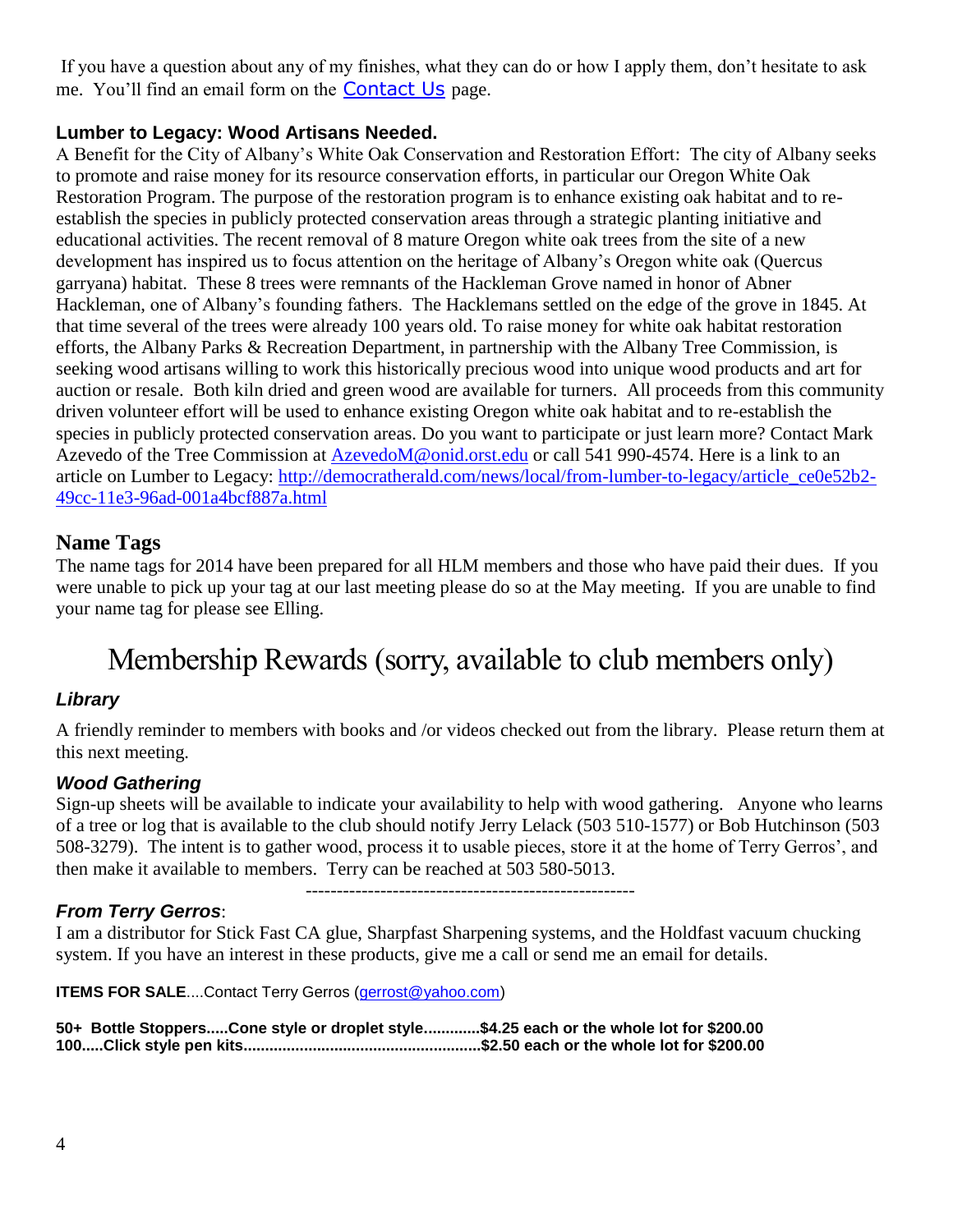### *Supplies*

The club purchases a few supplies in bulk and sells it to members at club cost. We routinely have superglue (\$5), black or brown superglue (\$10) accelerator (\$6) and Anchor Seal (\$10/gal). The club purchased a small supply of half round protractors (\$6) used to measure the angle ground on a tool, and depth gauge (\$5). Bob Quadros will have the resale items still available at the meeting. Please bring the correct change for the items you want.

### **Club Member Discounts**

 From Jeff Zens: The club's Craft Supply order will be going out on **June 16th** if our order equals or exceeds \$1,000. Craft Supply gives us a 13% discount plus free shipping in all items, and occasional additional discounts on certain other items and quantity purchases. If you order from the sales items, you will receive the club discount in addition to the sale discount, making many items available at very attractive prices. When filling out the web site order form, please use the item number and complete item description from Craft Supply's web site. Do not use an old catalog item number, as these might not be current. Occasionally, Craft Supply is out of an item, and I'm notified that it is on back-order. I will assume that if an item is ordered, it's wanted as soon as it becomes available. If you do not want an item if it is back-ordered, make that comment in the "Notes" column on the club's order page on the web site. I work with Craft Supply to have back-ordered items shipped directly to the member's home address ad no additional cost. For this to work effectively, the entire order must be paid for when your in-stock items are picked up. While I'm not equipped to accept credit cards, cash or check are both fine.

Contact me with any questions at [jeffzens@custombuiltfurniture.com.](mailto:jeffzens@custombuiltfurniture.com.)

- Club members are registered with Klingspor's Woodworking Shop at [www.woodworkingshop.com](http://www.woodworkingshop.com/) or 800-228-0000, they have your name and will give you a 10% discount.
- Hartville Tool will give club members a 20% discount for the next year and a 15% discount after that: [www.hartvilletool.com](http://www.hartvilletool.com/) or 800-345-2396
- If you show your club card at checkout time to the cashier at Woodcraft in Tigard they will give you a 10% discount (may not apply to some machinery).
- Exotic Wood is offering a discount of 15% off any orders placed at: [www.exoticwoodsusa.com](http://www.exoticwoodsusa.com/) . (This includes sale items and free shipping on orders over \$300). Use promo code ewusaAAW
- Gilmer Wood now offers our club a 10% discount on purchases made there. If you haven't been to Gilmers, it is well worth the trip to Portland, if only to make your mouth water and make you cry if you leave empty handed.
- North Wood Figured Wood can be viewed at North Woods Figured Wood. Here's our website [www.nwfiguredwoods.com](http://www.nwfiguredwoods.com/). Please take a look! We're happy to offer you our courtesy 15% discount. Anyone from our club can simply type in "WOODTURNERS" at check out to receive the sale price. No minimum purchase. We've got beautiful Big Leaf Maple, Black Locust, Madronne, White Oak, Ash, Elm and Yew.....turning blanks, slabs, burls and lumber.

Club happenings in our area

(Please visit the club's website listed below for additional information)

Northwest Woodturners (Beaverton, OR) <http://www.northwestwoodturners.com/> Meet first Thursday at Franklin High School

Cascade Woodturners (Portland, OR) <http://www.cascadewoodturners.com/> Meet Third Thursday at Franklin High School